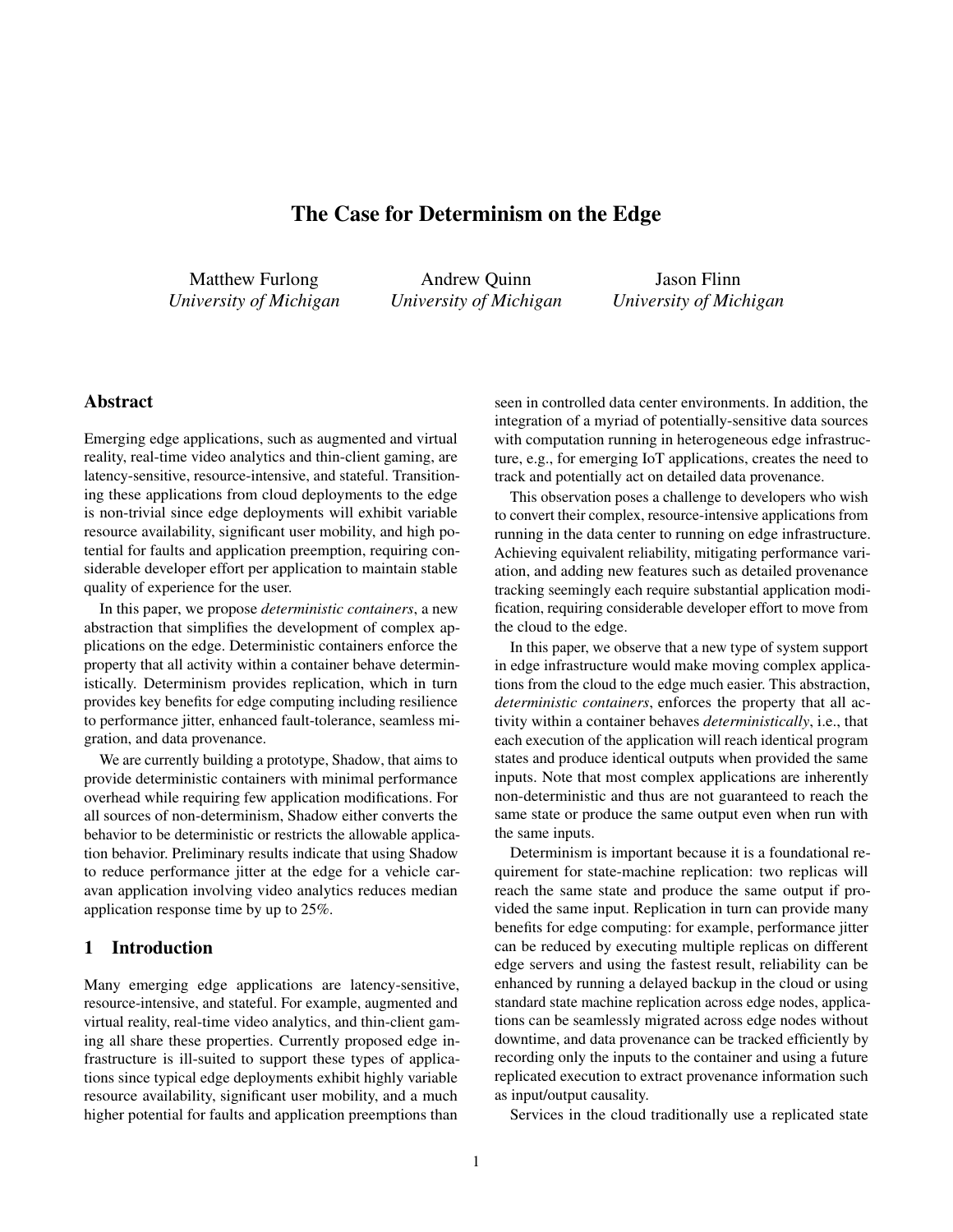store (e.g., Cassandra) to ensure consistency across replicas. However, emerging edge applications have large internal state that is constantly being updated; replicating this state using strong consistency would limit the benefits of edge computing due to the overhead of consistency protocols, while eventual consistency could cause the output from non-deterministic replicas to diverge in meaningful ways (e.g., replicas of a parking assistant may choose to park in two different parking spots). Deterministic containers instead provide a lightweight replication solution better suited for emerging edge applications.

In this paper, we discuss many potential such use cases for deterministic containers at the edge. Using deterministic containers, applications automatically realize these complex properties with minimal modifications.

We are building a prototype, named Shadow, that aims to provide deterministic containers with minimal performance overhead while requiring few application modifications. Our approach to developing Shadow is to tackle each major source of non-determinism in turn. We either convert inherently nondeterministic behavior to be deterministic or restrict the allowable application behavior such that any execution within the container is deterministic. Thus, if an application runs within the container, it behaves deterministically; if it cannot run asis within the container, developers must modify it to fit into a restricted execution model (in which case, our hypothesis is that such modifications are much easier than, e.g., adding fault-tolerance, jitter resistance, and provenance tracking).

We have examined several major sources of nondeterminism so far. First, Shadow uses a deterministic thread scheduler based on Kendo [\[29\]](#page-5-0) to enforce consistent thread ordering. This approach provides low-overhead determinism, but restricts support to only race-free applications. Second, Shadow hooks non-deterministic system calls such as time and random numbers to provide deterministic results. Third, Shadow uses proxy-agents on the client and server to provide deterministic network communication between these entities without requiring modifications to the application. Finally, Shadow provides deterministic third-party services by using the client proxy-agent to manage all third-party requests.

In the rest of the paper, we first outline the potential use cases for deterministic containers at the edge. We next discuss each of the major sources of non-determinism in turn and how Shadow can convert non-deterministic behavior to deterministic execution for each one. Finally, we show preliminary results using Shadow to reduce performance jitter at the edge for a vehicle caravan application involving video analytics, in which median application response time is improved by up to 25%.

## 2 Use Cases

In this section, we discuss a few of the potential use cases for deterministic containers at the edge.

<span id="page-1-0"></span>

Figure 1: Migration Through Replication: As the client moves away from Replica1, the application performance deteriorates. At *t*1, the application triggers migration by cloning Replica1 and migrating the container to a closer edge server. At time  $t<sub>2</sub>$ , Replica2 has finished migration so the application forwards all inputs from after  $t_1$  to Replica2. At  $t_3$ , Replica2 reaches an identical state to Replica1, finishing migration.

#### 2.1 Reducing application response time

To provide high quality of experience (QoE) for the user, many emerging edge applications require reliable, low-latency edge services [\[14,](#page-5-1) [19\]](#page-5-2). Unfortunately, studies suggest that edge resources will be limited [\[18\]](#page-5-3) and networks are known to have significant variability for mobile users [\[21\]](#page-5-4). With many applications competing for limited resources, tail latency will be an unfortunate certainty for edge computing, which can lead to unpredictable delays and uneven QoE.

Deterministic containers can mask the inherent latency variability in edge computing caused by unpredictable wireless networks, mobility, and uneven server provisioning through replication. An application running in a deterministic container can be trivially replicated at multiple edge nodes connected by different wireless networks. The client sends each service request to all replicas and uses the response from the replica that responds first. Determinism guarantees that all other replicas will produce the same output. Further, they will arrive at the same application state after processing the request, so the application state will not diverge. This approach is commonly used to mask latency variability in the data center for deterministic applications [\[10\]](#page-5-5); deterministic containers allow the same technique to be applied to nondeterministic applications at the edge.

Our prototype currently supports this use case. We later show that deterministic containers reduce median response time by up to 25% and tail 99% response time by 17.5% (see Section [4\)](#page-3-0).

## <span id="page-1-1"></span>2.2 Migration

In order to provide an immersive user experience, emerging edge applications attempt to maintain low response times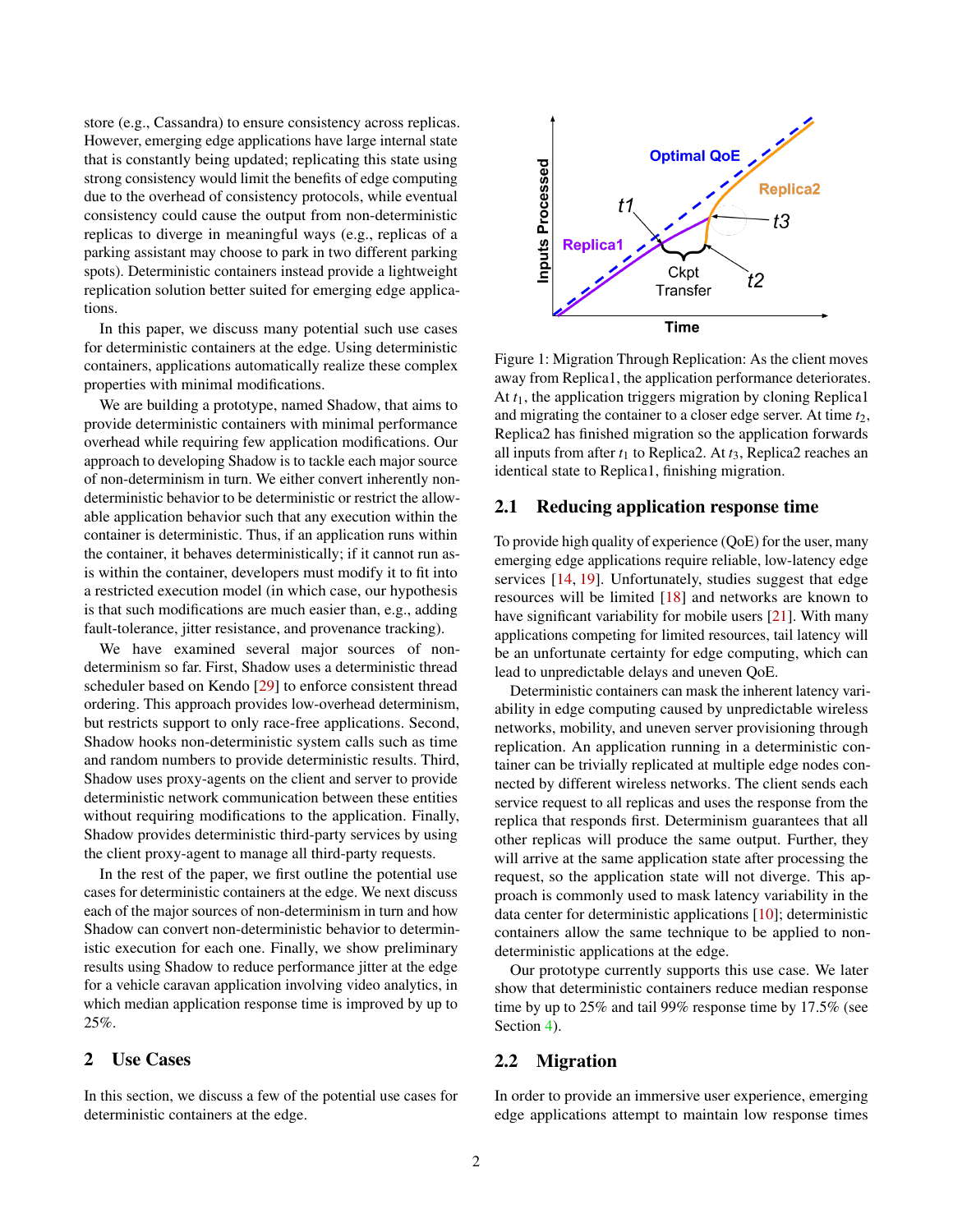by offloading their computation to the "closest" edge server (i.e., the server with lowest network latency). Prior systems propose service handoff [\[8,](#page-5-6)[16,](#page-5-7)[24,](#page-5-8)[25,](#page-5-9)[33\]](#page-5-10), in which the server component of an application migrates from one edge node to another. The cost of service handoff is measured by both the total service migration time and service downtime (i.e., the amount of the time the service is suspended while it is moved).

Prior systems for service handoff typically use pre-copy [\[9\]](#page-5-11), which iteratively migrates dirty pages from the application until the dirty set reaches a predefined size and then suspends and transfers the remaining dirty pages. Depending on the selected size, pre-copy favors either reduced downtime or reduced migration time. Systems favoring downtime at the cost of completion time degrade the user's QoE as the client must continue using the original edge server past when the service would ideally have been migrated. If the system instead minimizes completion time, the application will experience lengthy periods of unavailability.

With deterministic containers, downtime can be minimized by using replication rather than migration to move stateful services to a new edge node. First, using copy-on-write, the container clones itself. Next, the cloned container is migrated to the destination edge server while the original container continues processing application inputs. Then, the client application supplies all inputs from the time of migration to the new container. Since execution is deterministic, the migrated container is guaranteed to eventually reach an identical state as the original application, at which point the migration is complete. Figure [1](#page-1-0) shows the migration via replication approach.

#### 2.3 Fault Tolerance

To maintain high availability, edge applications must be resilient to infrastructure failure. Compared to the data center, failures are likely to be more common at the edge because edge applications must rely on heterogeneous services from numerous providers, edge infrastructure may operate in distributed and less controlled environments, and many applications may compete for limited edge resources against high-priority services (e.g., 5G), leading to unexpected preemptions.

In the data center, state machine replication provides fault tolerance. However, the applications that use replication are carefully designed to be deterministic. In contrast, deterministic containers allow stateful edge applications to use state machine replication across multiple edge nodes for reliability, even for applications not inherently designed to be fault tolerant. The fault tolerance layer, e.g., a Paxos or distributed shared log implementation, can be written in an generic fashion and simply invoke any application operation, knowing that it will be deterministic.

<span id="page-2-0"></span>

Figure 2: Overall Design of Shadow

#### 2.4 Data Provenance

The explosive growth of Internet of Things (IoT) devices has led to increasing collection of sensitive user data, requiring new abstractions for privacy and trust. Additionally, edge deployments leverage services from many providers such as internet service providers, cloud service providers, or a local private cloud [\[34\]](#page-6-0). In these complex, multi-party scenarios, differentiating between correct and malicious use of data requires tracking and auditing data provenance, as well as low-level behavior of the application [\[15\]](#page-5-12).

Repeatability is the ultimate form of provenance. If one can recreate a past computation, then the recreated execution can be instrumented and examined to answer any question of how inputs were consumed or how outputs were generated. Determinism makes such recreation much easier: if the system preserves the input to the computation or retains the ability to recreate such inputs (e.g., by re-executing a previous computation in a pipeline), then it can create a replica that repays the past execution on demand. That replica can be instrumented and used to answer any provenance query. Using determinism, auditing can be performed in parallel to the application on an external machine [\[27,](#page-5-13) [28\]](#page-5-14) or performed retroactively [\[13\]](#page-5-15).

### 3 Design

Figure [2](#page-2-0) shows the high-level design of Shadow, our prototype for deterministic containers. Shadow supports both simultaneous deployments of deterministic containers for replication and recording inputs for future executions (i.e., record-andreplay scenarios). Shadow is designed for deployments where the server component of the application serves a single client. For each source of non-determinism, Shadow either converts non-deterministic application behavior to be deterministic or restricts allowable application behavior so that any execution within the container is deterministic. In this section, we describe how Shadow can address several major sources of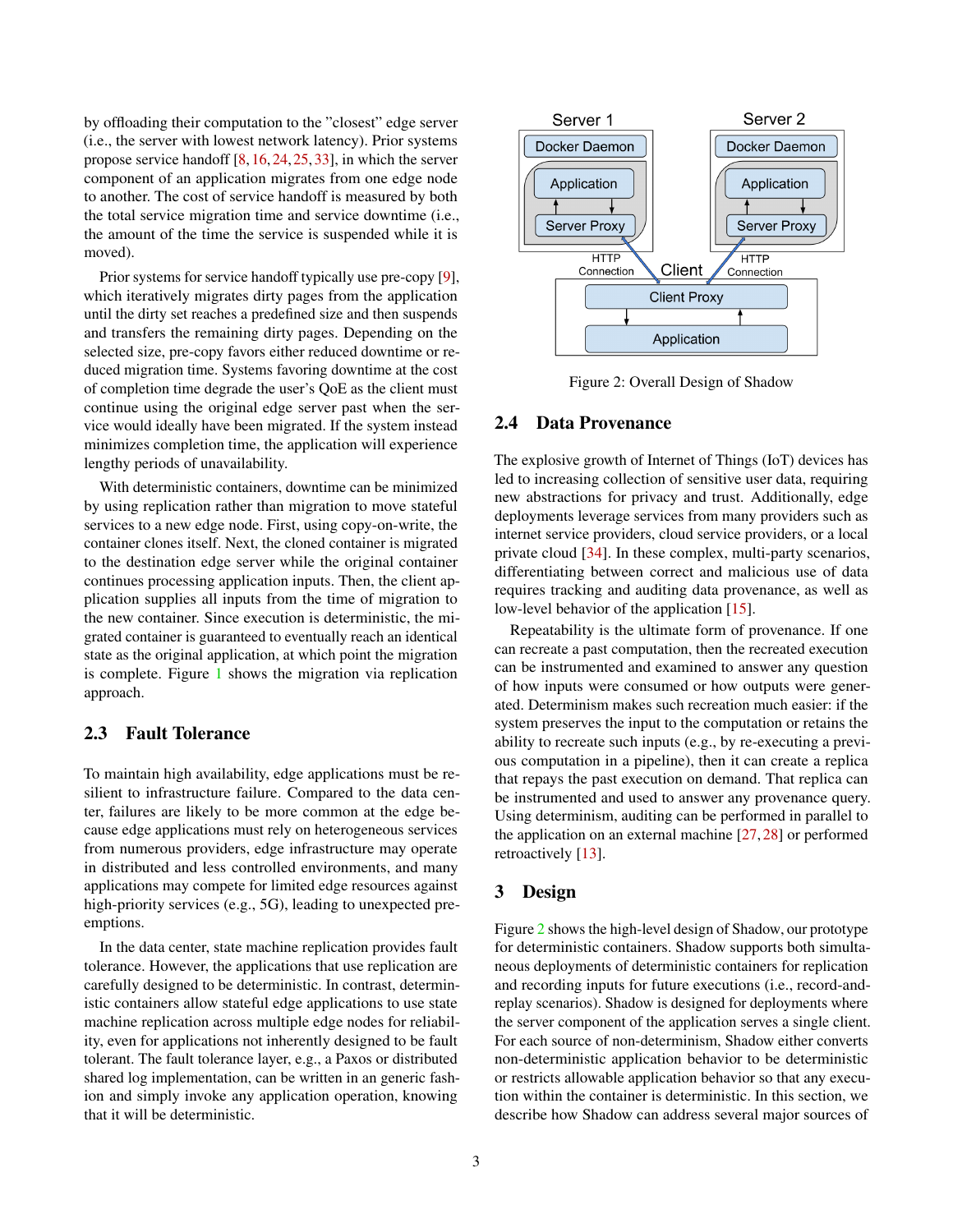non-determinism.

### 3.1 Multiple threads

When an application shares memory across multiple threads, non-deterministic states arises because the order of accesses to shared memory are unconstrained. To eliminate this source of non-determinism, Shadow must enforce a deterministic order for shared memory accesses.

Unfortunately, techniques that deterministically order *all* shared memory accesses are too slow to be practical [\[3\]](#page-5-16), so Shadow instead enforces weak determinism [\[29\]](#page-5-0), in which a low-overhead thread scheduler deterministically order all synchronization operations within an application. This guarantees that any race-free application behaves deterministically, but provides no guarantee for racy programs. Thus, Shadow requires that applications executing in the container be data race free. There are many popular tools for identifying data races [\[32\]](#page-5-17), so prior work has shown that many applications are race-free [\[11,](#page-5-18) [26\]](#page-5-19).

#### 3.2 Client Inputs

Deterministic replication requires that each container receive the same sequence of inputs from a client. Further, this input must be received at the same point in the application execution for all replicas. Shadow therefore multicasts client input to all containers replicating a given service. To support offline replication, e.g., provenance tracking, Shadow records the input and the point in the execution at which it was delivered; it supplies the same input at the same point for any subsequent execution.

Shadow avoids modifying applications by using proxy agents on both the client and the server for communication, as shown in Figure [2.](#page-2-0) The client agent multicasts requests to all server proxies, applying sequence numbers to order the requests. It collects responses from multiple replicas, but supplies only a single output (from the replica that responds the quickest). The proxy agents communicate using stateless HTTP connections, which simplifies the cloning of deterministic containers (see Section [2.2\)](#page-1-1).

To deliver input at the same point in application execution, Shadow restricts the points at which inputs can be delivered. Currently, it executes the containerized application in *epochs*, in which a set number of input bytes are delivered at the beginning of each epoch; Shadow blocks execution at the start of the epoch until it can deliver the set number of bytes. Inputs that arrive in the middle of an epoch are buffered until the start of the next epoch.

### 3.3 Operating System Events

The operating system interface is a major source of nondeterminism. The operating system exposes many nondeterministic values via system calls such as gettimeofday

and getrandom), and it provides non-deterministic channels for inter-process communication and reading from kernel devices.

Where feasible, Shadow converts non-deterministic system calls to be deterministic. Container namespaces provide determinism in the application environment (e.g., getpid). For random numbers, the client proxy passes a random number seed alongside each user input, following the approach advocated by PBFT [\[7\]](#page-5-20). The container reseeds a psuedo-random number generator at the start of processing for each epoch.

Providing deterministic time is challenging since time must monotonically increase during execution. The client proxy sends a timestamp with each client request that is used to seed the time at the start of the epoch. Shadow shims each system call made by the process group to increment this time value by a constant delta per system call executed. This provides deterministic execution, but may also skew time measurements. Applications that require fine-grained real time measurements may not run correctly within a deterministic container.

Most file system operations are already deterministic, except for their handling of timestamps which are handled using the same timing mechanism as above.

Known techniques to make inter-process communication deterministic are too expensive to use in edge scenarios [\[4\]](#page-5-21), so Shadow currently disallows inter-process communication within the container. It also does not support applications that directly read kernel devices. We plan to gradually relax our restrictions as our prototype is developed.

### 3.4 External Sources of Non-Determinism

Finally, non-determinism can arise from communication with external services.

Shadow provides determinism by using the client proxy agent to mediate all communication with third-parties. The server proxy forwards requests to external services to the client agent (currently, this may require application modification). When the client proxy receives a new third-party request (i.e., no containers have made this particular request yet), it contacts the third party, stores the output, and returns the result to the server. If the client determines that the thirdparty request was already issued by another container, the client agent returns the stored result to the server. Since we expect low latency between the client and server in edge deployments, the additional performance overhead of the proxy indirection should be minimal.

#### <span id="page-3-0"></span>4 Results

To explore the benefits of deterministic containers, we measured our Shadow prototype using deterministic containers to mask latency variation. In each container, we run a vehicle caravan application that tracks a vehicle in the caravan that the driver is following. The application is designed to high-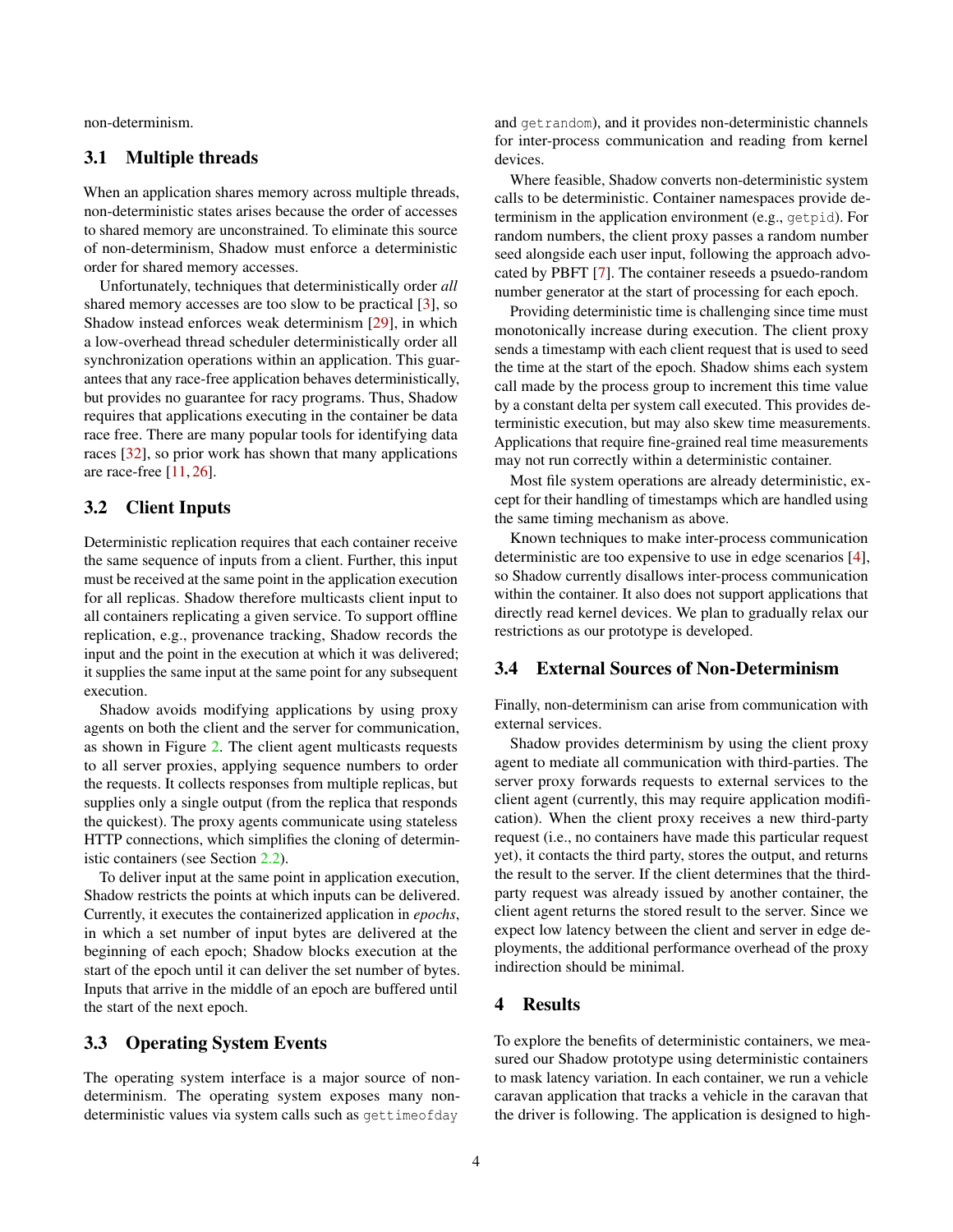<span id="page-4-0"></span>

Figure 3: CDF of application response time for a vehicle caravan application. For Sprint and Verizon, we use nondeterministic containers and emulate network latency using Sprint and Verizon traces. For Shadow, we replicate using two deterministic containers, with the Verizon trace to emulate network latency for the first replica and the Sprint trace to emulate network latency for the second.

light the tracked vehicle on the windshield using a heads-up display. The application uses OpenCV [\[5\]](#page-5-22) for object recognition and tracking. We emulate network conditions using traces of a vehicle driving in downtown Ann Arbor collected from VNperf [\[21\]](#page-5-4). The traces contain latency measurements simultaneously gathered from two different networks, Verizon and Sprint, and represents latencies to city-scale edge infrastructure potentially located within these networks.

We evaluate the quality of experience of the caravan application using the client perceived request latency for each video frame. We evaluate the performance of offloading without replication by deploying the application in a container with determinism disabled and emulating the network latency from either the Verizon or Sprint trace. To evaluate Shadow, we enable determinism and deploy two replicated deterministic containers. We use the Verizon trace to emulate network latency for the first replica and the Sprint trace to emulate network latency for the second.

Our results in Figure [3](#page-4-0) show that Shadow significantly improves QoE for the caravan application by using the response from the container that replies first. Interestingly, Shadow not only decreases tail latency; it also consistently outperforms both unreplicated tests. On average, Shadow's replicated approach is 9.7% faster than Verizon and 17.4% faster than Sprint. At the 99th percentile, Shadow is 9.9% faster than Verizon and 17.7% faster than Sprint.

#### 5 Related Work

Our work is the first to propose deploying deterministic containers at the edge.

Prior systems to enforce determinism for processes have high overhead and do not eliminate external sources of nondeterminism [\[4\]](#page-5-21). Deterministic thread schedulers have shown more promising performance, and Shadow's deterministic thread scheduler is based on the weak determinism introduced by Kendo [\[29\]](#page-5-0). Weak determinism provides determinism with low-overhead for race-free applications. Other deterministic thread schedulers are a poor fit for Shadow due to high performance overhead [\[3\]](#page-5-16). Dthreads [\[23\]](#page-5-23) are lightweight, but require an individual process for each thread, making them a poor fit for deterministic container use cases such as migration.

State machine replication traditionally assumes the underlying application is deterministic in order to provide consistency. Eve [\[20\]](#page-5-24) allows replication of non-deterministic applications by using an execute-then-verify approach, which validates that all replicas have reached the same state. Eve requires a primary node for the verify step, making it a poor fit for using redundancy to reduce application response time on the edge. Instead, deterministic containers allow replication of applications that are inherently non-deterministic without requiring the replicas to coordinate, alleviating these limitations.

Application migration has been extensively studied in the context of processes [\[12,](#page-5-25) [22,](#page-5-26) [31\]](#page-5-27), containers [\[24,](#page-5-8) [30\]](#page-5-28) and virtual machines [\[9,](#page-5-11) [16\]](#page-5-7). These systems encounter a trade-off between service downtime and migration time. Deterministic containers avoid this trade-off by using replication rather than migration to move stateful services to new edge nodes.

Existing edge deployment solutions (e.g., Amazon Greengrass [\[1\]](#page-5-29), Microsoft IoT Edge [\[2\]](#page-5-30)) require developers to build stateless services in order to realize similar benefits to deterministic containers. Emerging applications, such as real-time video analytics and augmented reality, are inherently stateful. Porting these applications into a stateless model will require using a replicated storage service which can lead to high overhead [\[17\]](#page-5-31).

Prior systems have also shown that determinism aids with fault tolerance  $[6]$  and data provenance  $[11, 13]$  $[11, 13]$  $[11, 13]$ . We build on this work.

## 6 Conclusion

In this paper, we propose deterministic containers to ease the transition of applications from data centers to the edge. Deterministic containers facilitate replication, which enables seamless migration, resilience to performance jitter, fault tolerance and data provenance. Our prototype, Shadow, provides low-overhead deterministic containers by converting non-deterministic behavior to become deterministic or by placing restrictions on the possible application executions. Preliminary results show that Shadow improves median response time of a video analytics application by up to 25% in the presence of network jitter.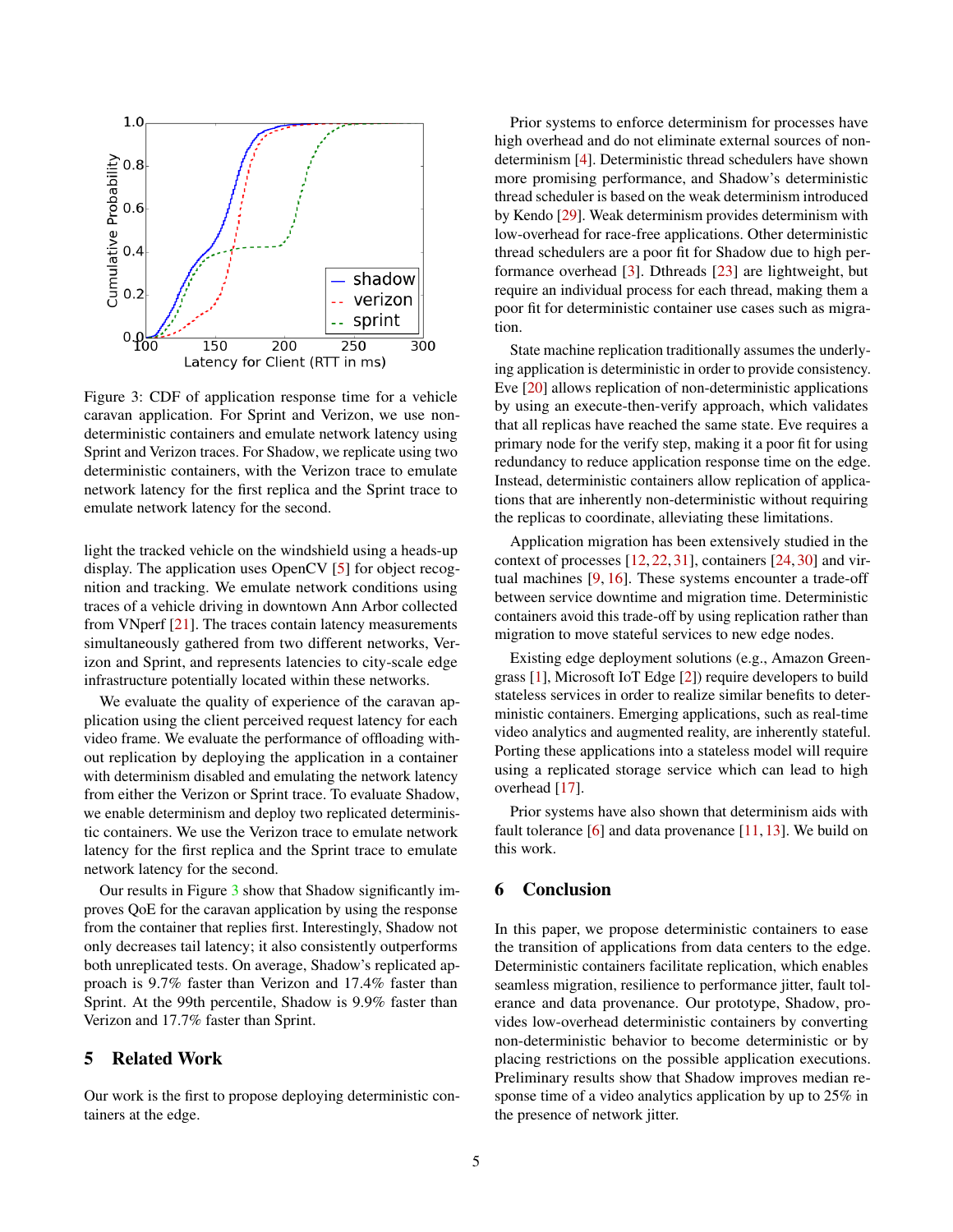### References

- <span id="page-5-29"></span>[1] Aws iot greengrass: Bring local compute, messaging, data caching, sync, and ml inference capabilities to edge devices, 2018.
- <span id="page-5-30"></span>[2] Azure iot edge: Extend cloud intelligence and analytics to edge devices, 2018.
- <span id="page-5-16"></span>[3] BERGAN, T., ANDERSON, O., DEVIETTI, J., CEZE, L., AND GROSS-MAN, D. Coredet: A compiler and runtime system for deterministic multithreaded execution. *SIGARCH Comput. Archit. News 38*, 1 (Mar. 2010), 53–64.
- <span id="page-5-21"></span>[4] BERGAN, T., HUNT, N., CEZE, L., AND GRIBBLE, S. D. Deterministic process groups in dos. In *Proceedings of the 9th USENIX Conference on Operating Systems Design and Implementation* (Berkeley, CA, USA, 2010), OSDI'10, USENIX Association, pp. 177–191.
- <span id="page-5-22"></span>[5] BRADSKI, G. The OpenCV Library. *Dr. Dobb's Journal of Software Tools* (2000).
- <span id="page-5-32"></span>[6] BRESSOUD, T. C., AND SCHNEIDER, F. B. Hypervisor-based fault tolerance. In *Proceedings of the Fifteenth ACM Symposium on Operating Systems Principles* (New York, NY, USA, 1995), SOSP '95, ACM, pp. 1–11.
- <span id="page-5-20"></span>[7] CASTRO, M., AND LISKOV, B. Practical byzantine fault tolerance. In *Proceedings of the Third Symposium on Operating Systems Design and Implementation* (Berkeley, CA, USA, 1999), OSDI '99, USENIX Association, pp. 173–186.
- <span id="page-5-6"></span>[8] CHAUFOURNIER, L., SHARMA, P., LE, F., NAHUM, E., SHENOY, P., AND TOWSLEY, D. Fast transparent virtual machine migration in distributed edge clouds. In *Proceedings of the Second ACM/IEEE Symposium on Edge Computing* (New York, NY, USA, 2017), SEC '17, ACM, pp. 10:1–10:13.
- <span id="page-5-11"></span>[9] CLARK, C., FRASER, K., HAND, S., HANSEN, J. G., JUL, E., LIMPACH, C., PRATT, I., AND WARFIELD, A. Live migration of virtual machines. In *Proceedings of the 2nd conference on Symposium on Networked Systems Design and Implementation-Volume 2* (2005), USENIX Association, pp. 273–286.
- <span id="page-5-5"></span>[10] DEAN, J., AND BARROSO, L. A. The tail at scale. *Communications of the ACM 56* (2013), 74–80.
- <span id="page-5-18"></span>[11] DEVECSERY, D., CHOW, M., DOU, X., FLINN, J., AND CHEN, P. M. Eidetic systems. In *Proceedings of the 11th USENIX Symposium on Operating Systems Design and Implementation* (2014), pp. 525–540.
- <span id="page-5-25"></span>[12] DOUGLIS, F., AND OUSTERHOUT, J. Transparent process migration: Design alternatives and the sprite implementation. *Softw. Pract. Exper. 21*, 8 (July 1991), 757–785.
- <span id="page-5-15"></span>[13] DUNLAP, G. W., KING, S. T., CINAR, S., BASRAI, M. A., AND CHEN, P. M. Revirt: enabling intrusion analysis through virtualmachine logging and replay. In *Proceedings of the 5th symposium on Operating systems design and implementation* (2002), USENIX Association, pp. 211–224.
- <span id="page-5-1"></span>[14] ELLIS, S. R., MANIA, K., ADELSTEIN, B. D., AND HILL, M. I. Generalizeability of latency detection in a variety of virtual environments. In *Proceedings of the Human Factors and Ergonomics Society Annual Meeting* (2004), pp. 2632–2636.
- <span id="page-5-12"></span>[15] ENCK, W., GILBERT, P., CHUN, B.-G., COX, L. P., JUNG, J., MC-DANIEL, P., AND SHETH, A. N. Taintdroid: An information-flow tracking system for realtime privacy monitoring on smartphones. In *Proceedings of the 9th USENIX Conference on Operating Systems Design and Implementation* (Berkeley, CA, USA, 2010), OSDI'10, USENIX Association, pp. 393–407.
- <span id="page-5-7"></span>[16] HA, K., ABE, Y., EISZLER, T., CHEN, Z., HU, W., AMOS, B., UPAD-HYAYA, R., PILLAI, P., AND SATYANARAYANAN, M. You can teach elephants to dance: Agile vm handoff for edge computing. In *Proceedings of the Second ACM/IEEE Symposium on Edge Computing (SEC)* (2017).
- <span id="page-5-31"></span>[17] HELLERSTEIN, J. M., FALEIRO, J., GONZALEZ, J. E., SCHLEIER-SMITH, J., SREEKANTI, V., TUMANOV, A., AND WU, C. Serverless computing: One step forward, two steps back, 2018.
- <span id="page-5-3"></span>[18] HONG, C.-H., AND VARGHESE, B. Resource management in fog/edge computing: A survey.
- <span id="page-5-2"></span>[19] ITU-REPORT. The tactile internet, Aug 2014.
- <span id="page-5-24"></span>[20] KAPRITSOS, M., WANG, Y., QUEMA, V., CLEMENT, A., ALVISI, L., AND DAHLIN, M. All about eve: Execute-verify replication for multi-core servers. In *Proceedings of the 10th USENIX Conference on Operating Systems Design and Implementation* (Berkeley, CA, USA, 2012), OSDI'12, USENIX Association, pp. 237–250.
- <span id="page-5-4"></span>[21] LEE, H., FLINN, J., AND TONSHAL, B. Raven: Improving interactive latency for the connected car. In *Proceedings of the 24th Annual International Conference on Mobile Computing and Networking* (New York, NY, USA, 2018), MobiCom '18, ACM, pp. 557–572.
- <span id="page-5-26"></span>[22] LITZKOW, M., TANNENBAUM, T., BASNEY, J., AND LIVNY, M. Checkpoint and Migration of UNIX Processes in the Condor Distributed Processing System. Technical Report CS-TR-1997-1346, University of Wisconsin, Madison, Apr. 1997.
- <span id="page-5-23"></span>[23] LIU, T., CURTSINGER, C., AND BERGER, E. D. Dthreads: Efficient deterministic multithreading. In *Proceedings of the 23rd ACM Symposium on Operating Systems Principles* (2011), SOSP '11, ACM.
- <span id="page-5-8"></span>[24] MA, L., YI, S., AND LI, Q. Efficient service handoff across edge servers via docker container migration. In *Proceedings of the Second ACM/IEEE Symposium on Edge Computing (SEC)* (2017).
- <span id="page-5-9"></span>[25] MACHEN, A., WANG, S., LEUNG, K. K., KO, B. J., AND SALONIDIS, T. Live service migration in mobile edge clouds. *Wireless Commun. 25*, 1 (Feb. 2018), 140–147.
- <span id="page-5-19"></span>[26] MASHTIZADEH, A. J., GARFINKEL, T., TEREI, D., MAZIERES, D., AND ROSENBLUM, M. Towards practical default-on multi-core record/replay. In *Proceedings of the Twenty-Second International Conference on Architectural Support for Programming Languages and Operating Systems* (New York, NY, USA, 2017), ASPLOS '17, ACM, pp. 693–708.
- <span id="page-5-13"></span>[27] MING, J., WU, D., XIAO, G., WANG, J., AND LIU, P. Taintpipe: pipelined symbolic taint analysis. In *24th* {*USENIX*} *Security Symposium (*{*USENIX*} *Security 15)* (2015), pp. 65–80.
- <span id="page-5-14"></span>[28] NIGHTINGALE, E. B., PEEK, D., CHEN, P. M., AND FLINN, J. Parallelizing security checks on commodity hardware. In *Proceedings of the 13th International Conference on Architectural Support for Programming Languages and Operating Systems* (New York, NY, USA, 2008), ASPLOS XIII, ACM, pp. 308–318.
- <span id="page-5-0"></span>[29] OLSZEWSKI, M., ANSEL, J., AND AMARASINGHE, S. Kendo: Efficient deterministic multithreading in software. In *Proceedings of the 14th International Conference on Architectural Support for Programming Languages and Operating Systems* (New York, NY, USA, 2009), ASPLOS XIV, ACM, pp. 97–108.
- <span id="page-5-28"></span>[30] OSMAN, S., SUBHRAVETI, D., SU, G., AND NIEH, J. The design and implementation of zap: A system for migrating computing environments. In *Proceedings of the 5th Symposium on Operating Systems Design and implementationCopyright Restrictions Prevent ACM from Being Able to Make the PDFs for This Conference Available for Downloading* (Berkeley, CA, USA, 2002), OSDI '02, USENIX Association, pp. 361–376.
- <span id="page-5-27"></span>[31] POWELL, M. L., AND MILLER, B. P. Process migration in demos/mp. In *Proceedings of the Ninth ACM Symposium on Operating Systems Principles* (New York, NY, USA, 1983), SOSP '83, ACM, pp. 110–119.
- <span id="page-5-17"></span>[32] SEREBRYANY, K., AND ISKHODZHANOV, T. Threadsanitizer: data race detection in practice. In *Proceedings of the workshop on binary instrumentation and applications* (2009), ACM, pp. 62–71.
- <span id="page-5-10"></span>[33] TEKA, F., LUNG, C.-H., AND AJILA, S. A. Nearby live virtual machine migration using cloudlets and multipath tcp. *J. Cloud Comput. 5*, 1 (Dec. 2016), 61:1–61:21.